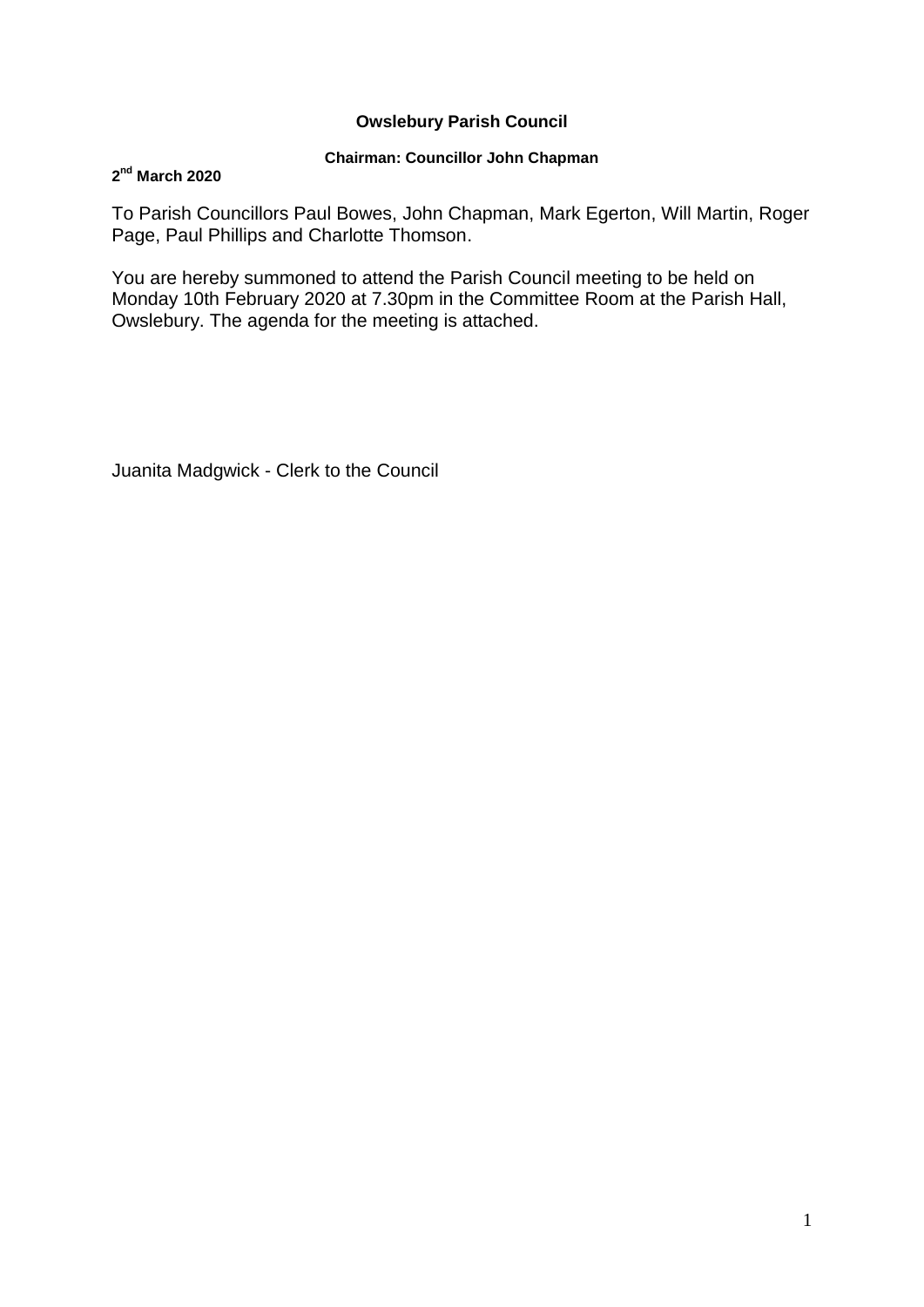### **AGENDA**

### **Owslebury Parish Council Meeting 9 th March 2019 In the Committee Room, Parish Hall at 7.30pm.**

*Members of the public and press are invited to attend except for any specific item which is marked confidential on the agenda. The press and public may not speak when the Council is in session, but they can make points or ask questions in the allocated time during the questions from members of the public item on the agenda. Background papers are available for viewing by appointment before the meeting. They will be circulated to Councillors in the days before the meeting.* 

- 18) **Apologies for absence.**
- 19) **To receive Disclosure of interests on Agenda Items.**
- 20) **To approve the Minutes of the Parish Council Meeting held on 10th February 2020.**
- 21) **To hear public questions and comments:**
	- a) Planning applications: statements of intent from owners or agents and public comments;
	- b) Other agenda items public comments.
- 22) **CSO and Neighbourhood Watch Reports**
- 23) **County and District Councillors Reports.**
- 24) **Planning.** 
	- a) To consider Planning Applications (Note A)
	- b) To consider Planning Decisions (Note B)
	- c) To consider Enforcement matters
	- d) To update on the Planning Training Course
	- e) To consider any general matters.
- 25) **Highways.**
	- a) Speed Sign
	- b) To consider any general matters
- 26) **Parish Hall.**
- 27) **Climate Change.**
- 28) **Rights Of Way.**
	- a) Update Rights of Way Committee
	- b) Update on Red Lane
	- c) To consider quotes for Post for Bridleway @ Marwell
	- d) To consider any general matters
- 29) **Opens Spaces, Recreation and Play Grounds.**
	- a) To consider the Playground Inspection
	- b) To consider any general matters

#### 30) **Finance, administration and statutory matters**.

- a) To note payments made since last meeting, receipts and to approve proposed payments.
- b) To consider a Grant for Purchase of 26 acres of land at St Catherine's Hill
- c) To consider any general matters
- 31) **To consider Clerk's Report (Note C).**
- 32) **Information exchange and Agenda items for next meeting.**
- 33) **To agree date of next council meetings (6 th April 2020 at 7.30pm).**

Juanita Madgwick Clerk and Responsible Financial Officer. 3<sup>rd</sup> February 2020 07882 375996